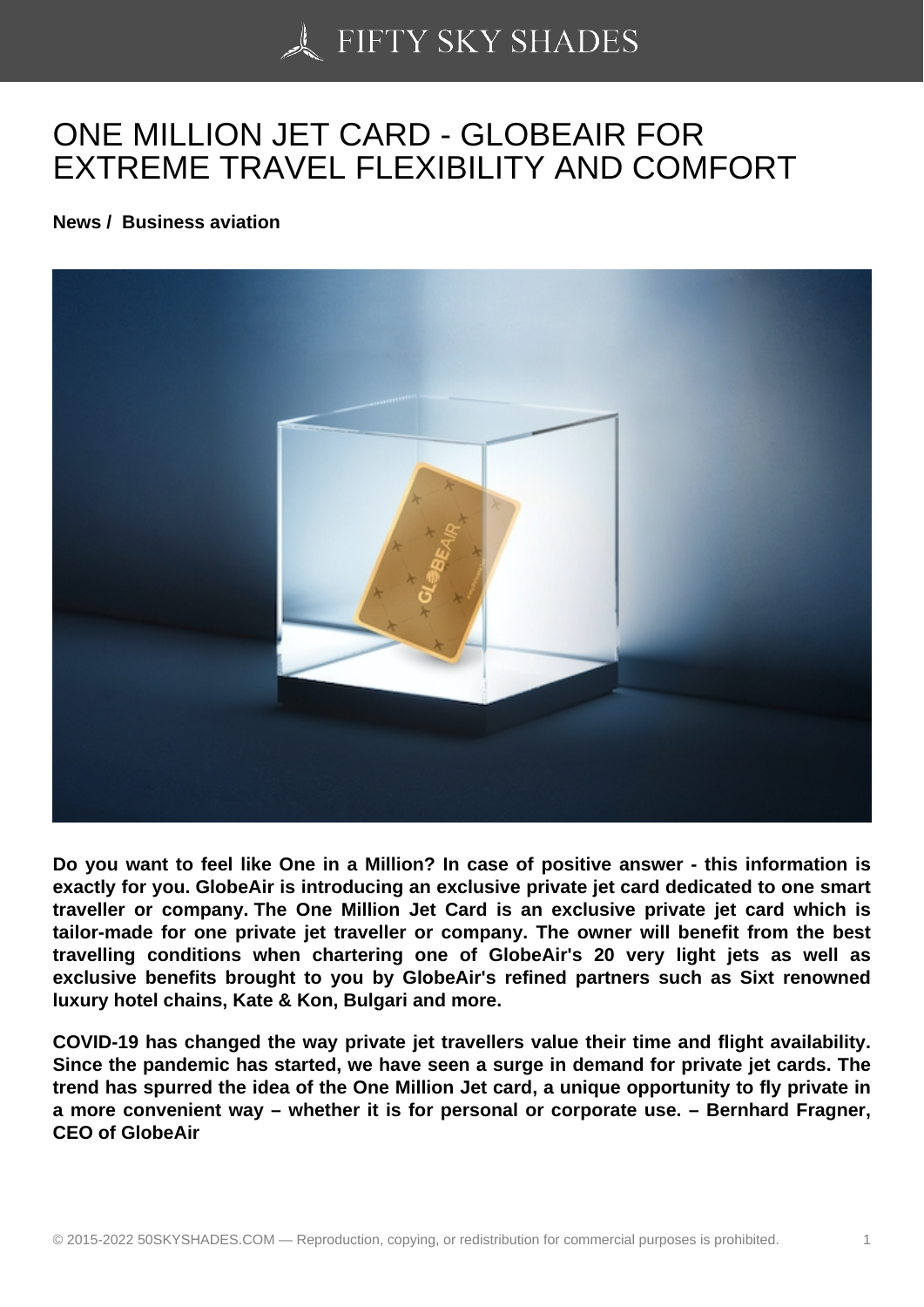## **GlobeAir is offering the One Million Jet Card as a one-off due to the exclusivity of its advantages for travellers.**

From today on, travellers can sign up to receive all updates and details about the exclusive private jet card. Non-binding subscriptions are accepted until December 15th, 2020 – the date when GlobeAir will be giving away the One Million Jet Card to one amongst the interested subscribers.

## **Exclusive benefits**

The One Million Jet Card offers you the chance to secure more than 300 private jet trips in five years. Tailored to one discerning traveller or company, the One Million Jet Card lets you benefit from incredible flexibility.

- **454 flight hours** amounting to approximately 300 private jet flights
- **Personalised card** delivered to your doorstep
- **12h guaranteed availability**
- **Bespoke pricing scheme** on one-way trips
- Valid to and from **all GlobeAir hubs** including London Biggin Hill, Amsterdam, Paris–Le Bourget, Nice Côte d'Azur, Cannes Mandelieu, Geneva, Zurich, Munich, Milan Linate and Malpensa, Linz; Ibiza, Palma and Olbia from June to September
- Unlimited **free empty legs**
- One **limousine transfer** a day to reach the city centre from the preferred destination (equal to approx. 30 minutes drive maximum)
- Maximum flexibility until 2 hours before departure time
- Additional high-end **GlobeAir goodies**
- **Overnight options** included\*

### **Popular routes**

- **Amsterdam** > **London**: one way trip for € 3,800 instead of € 4,400
- **London** > **Paris** > **London**: day-return for € 4,400 instead of € 5,400
- **Geneva** > **Cannes** > **Geneva**: weekend flight for € 5,500 instead of € 7,900
- **Zurich** > **Munich** > **Paris** > **Zurich**: multi-leg and overnight for € 9,400 instead of € 11,400
- **Nice** > **Ibiza** > **Nice**: weekend flight for € 7,700 instead of € 9,400

### **Conditions**

- Dedicated to one traveller or one company and their top management, partners, employees, investors only
- Valid for private jet flights with a 4-seater Cessna Citation Mustang jet
- VAT + Italian luxury tax to be invoiced extra when required
- $\bullet \in$  1 million requested as prepayment
- Valid for five years
- Non-binding application to submit online with all company details
- 100% deposit and monthly overview provided to the customer
- Legal complaint excluded
- \*Overnight options deducting  $\frac{1}{4}$  flight hours from your total amount of hours